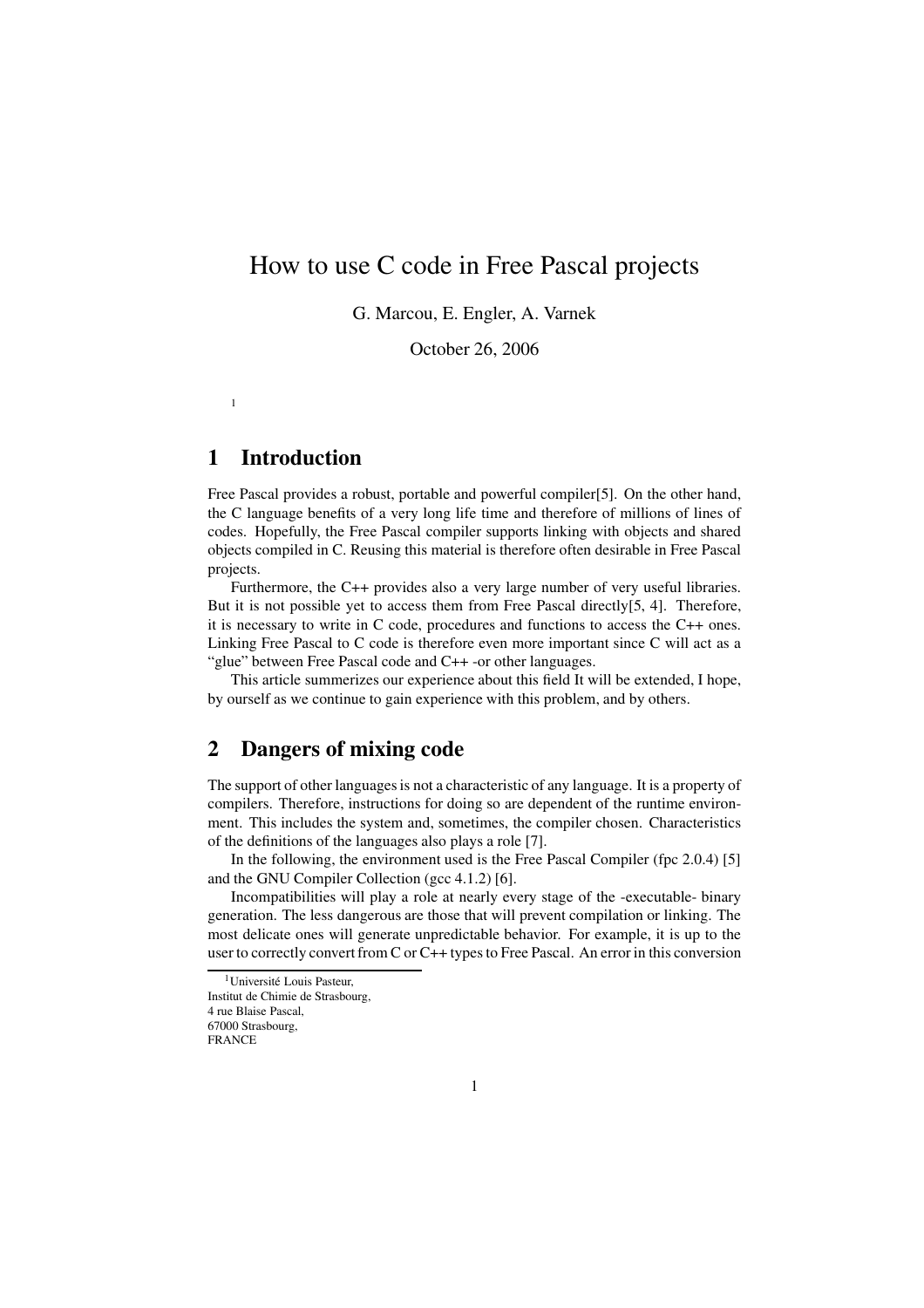will not necessarily generate compilation or linking errors, neither the executable will crash immediately. Such bug can become extremly difficult to spot.

Free Pascal compiler is meant to produce as straight as possible, binaries and executable code [5]. This leads to some differences compared to GCC compilers suite. The main difference is that Free Pascal users should not have to deal with a Makefile. Therefore, they should not have to compile the program by modules and then design a linking section.

This explains why the pre-compiler will have to deal with commands dedicated to the linker and it helps understand the logic with the Unit key word of Free Pascal.

## **3 Hello in C**

This section is a tutorial showing, in a simple case, how it is possible to use C written objects in a Free Pascal project.

#### **3.1 Hello object**

The first thing to do is to produce an C written library to be compiled as a static object. Static objects, for the Linux world, are a legacy of the a. out binary format. Objects are pieces of code already compiled that can be reused in other programs. Linking with a program which calls a function or procedure in an object file must be complete before execution time [3].

Here is proposed a small C code as a classical "hello" example. First a small header (file chello.h) defines what is the library composed of.

```
#ifndef CHELLO_H
#define CHELLO_H
#include <stdio.h>
void PrintHello();
void PrintHelloS(int);
#endif
```
This is not compulsory for C, but header files are highly encouraged since they simplify interface and helps linking the objects. Here are defined two procedures that write a "hello" message the second passing an integer to be written. The body of the program follows (file verblchello.cl).

```
#include "chello.h"
void PrintHello(){
 printf("Hello\n");
 return;
};
void PrintHelloS(int nme){
  printf("Hello\n");
  printf("%i",nme);
  return;
```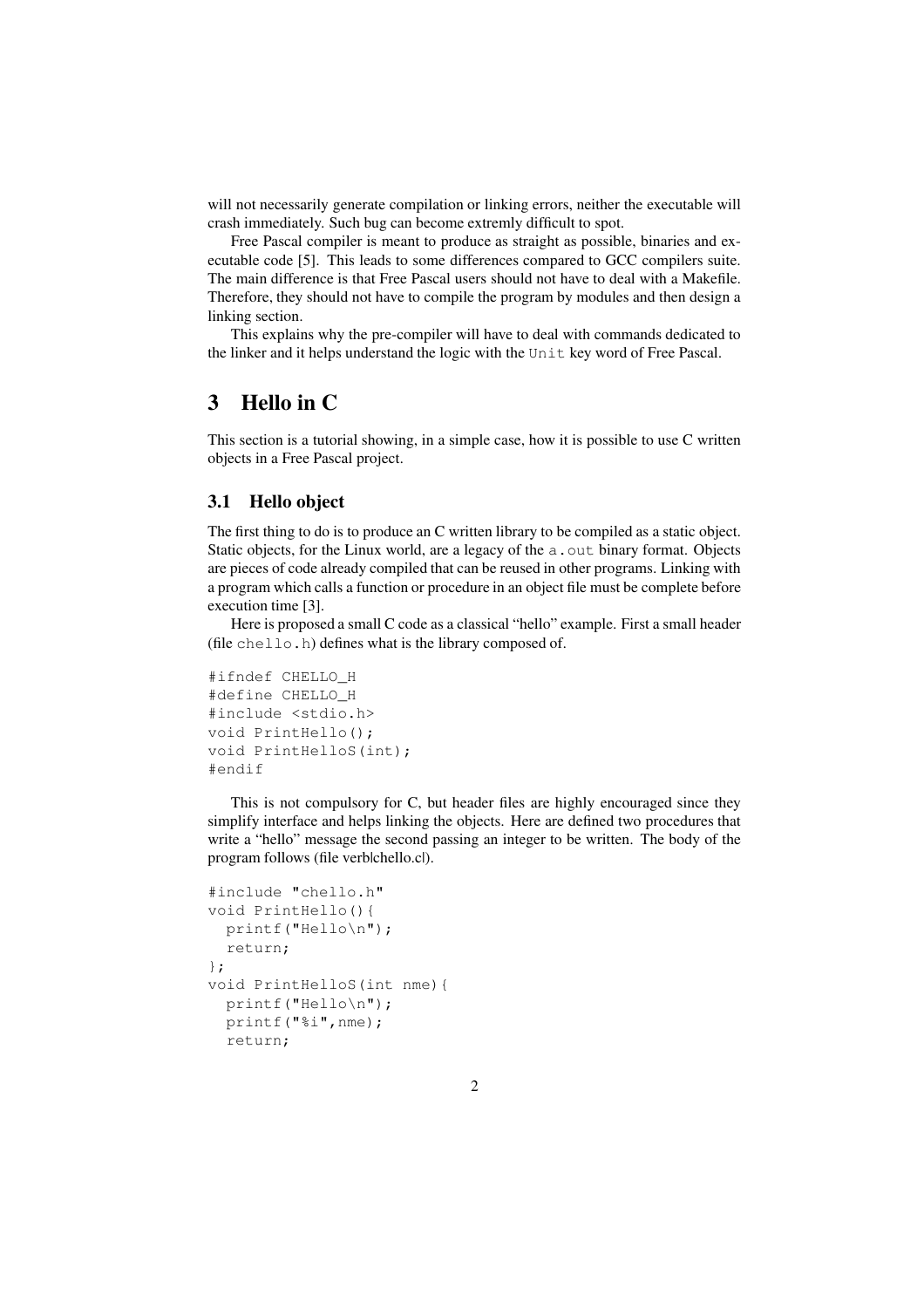This library is compiled using the command  $qcc -c$  chello.c. The result of the compilation is a binary file chello.o.

#### **3.2 Free Pascal wrapping**

In a C compatible world, it should be possible to pass the C header and let the compiler link the library definition of the procedures in the object files to the main program. Free Pascal does not understand C, so the header has to be rewritten in standard Free Pascal [5, 4]. This is the purpose of the following Free Pascal unit (file helloU.pas), wrapping the C written object in a standard Free Pascal code:

```
unit helloU;
{$link chello.o}
{$linklib c}
interface
uses CTypes;
procedure PrintHello; cdecl; external;
procedure PrintHelloS(nme : ctypes.cint32); cdecl; external;
implementation
```
end.

Several parts shall be noted. First there is only definition of the procedures. The implementation is empty. Even more, the definition is followed by the external keyword. This means the Free Pascal compiler should not wait for the body of the procedure since it shall find it at linking time [5, 4].

Second, the CTypes unit is called by the command uses CTypes. This unit is poorly documented, but its purpose is precisely to help for correct conversion between Free Pascal native types and C native types. In fact, it is quite difficult: the numerical limits of types like integers or floats are not defined by a language but by the compilers. As pointed by D. Mantione<sup>2</sup>, with GCC, an int is \$80000000..\$7fffffff (32 bits), while a Pascal integer is defined as \$8000..\$7fff (16 bits). Thus, it would be required to use longint Free Pascal type to match it. Here we call the ctypes.cint32 type converter. This method shall be prefered.

For type conversion of C types it is usefull to take a look at the C/C++ header limits.h. On Linux systems it is usually located in /lib/include/. For Free Pascal conversion, it shall be safer to take a look to the documentation [5, 4].

};

<sup>&</sup>lt;sup>2</sup>a regular contributor to Free Pascal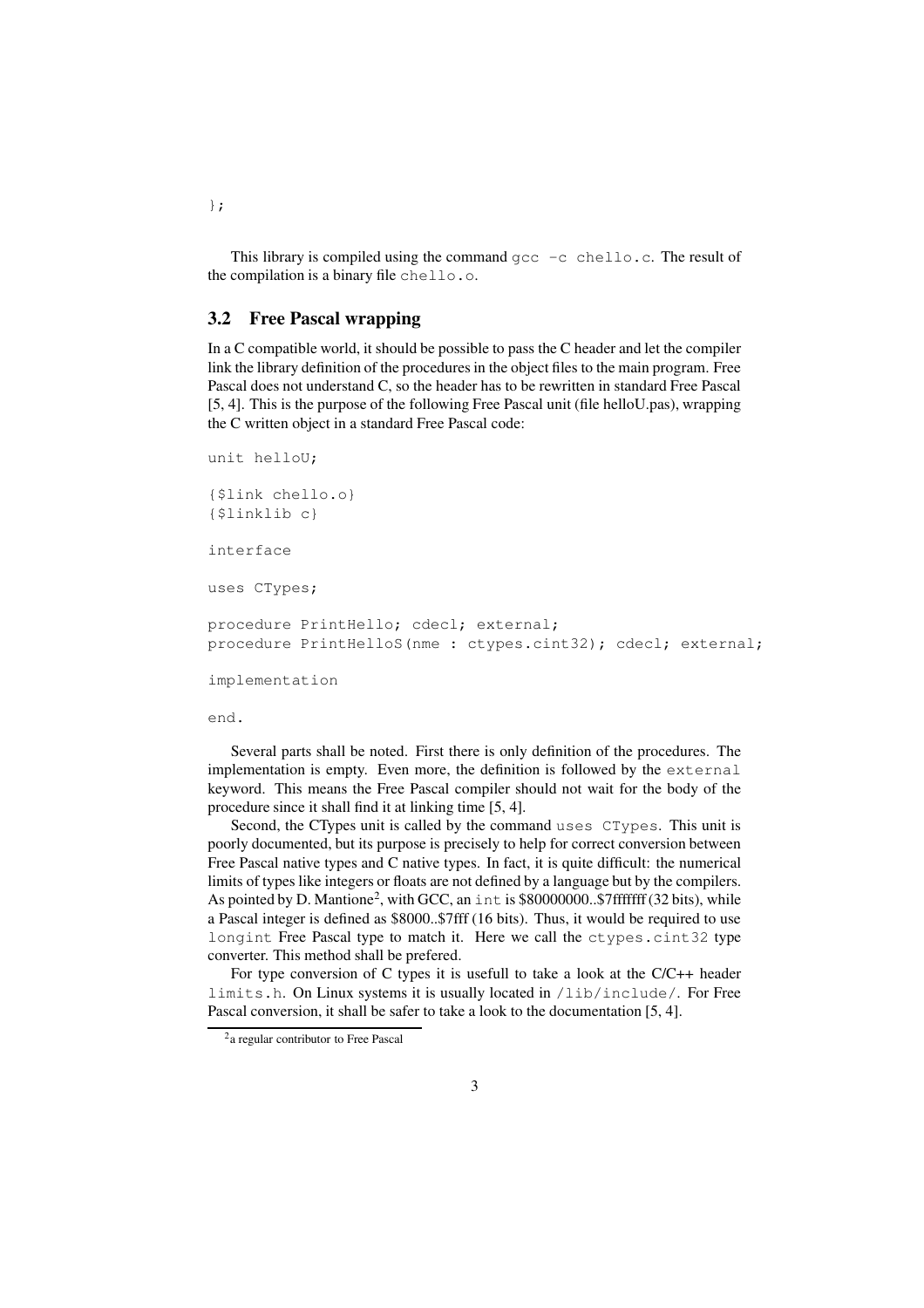Then, there is two instructions for the linker. The first one  $\{\frac{1}{2}$  ink chello.o} means that the linker should link the program with the chello.o file [5, 4]. So the Free Pascal compiler will never know about what are truly those procedures, it will be the job of the linker to find them in the object file.

Doing so, a lot of references will appear to some functions typical of C. For example, it will find references to the print function and others defined in the <stdio.h> included. Those are defined in a shared library file, libc.so.

Shared libraries are libraries that are not linked at linking time. So the linking of the program is not complete. The program will not run until it will have found the definition of, at least, the standard C functions. In fact, at execution time, a special program, ld-linux.so is called to charge in memory the binary definition of the missing procedures [3].

The linker needs to know at compile time, where to find not yet defined functions and procedure. First, to be able to build in the program binary instructions relative to which shared library has to be charged in memory. Second to test that at least, at linking time, every single procedure and function will be defined.

Here we tell the linker to search in the file libc.so for missing definitions. It is the purpose of the instruction  $\{\xi \text{link } c\}$ . The linker will add a prefix lib and a suffix . so, in the Linux world to find the correct shared object file [5, 4].

It is usually necessary to use also the  $\{\sinh\varphi\}$  gcc  $\sinh\varphi\$  link with libgcc.so if the C objects were created with GCC. Nonetheless this library might not have been produced during GCC compilation and therefore can be missing. Therefore, linking errors might occurs if this linking statement is present as well as if this statement is missing.

One last thing, is that the Free Pascal definition has a different protocol as how to pass arguments in functions and procedures compared to C. This is what the keyword cdecl does. The cdecl warns the compiler and the linker that the arguments are to be understood as if they were in C[5, 4]. If this keyword is omitted it is possible that the program will compile and link but as soon as procedure will be called, it will crash. It might as well not compile any more if one of the wrapped procedures or function is called.

#### **3.3 Free Pascal program**

Now it is time to get a program that will call our C written functions. This is done in the file hello.pas:

```
uses
  helloU;
begin
   PrintHello;
end.
```
It is compiled using the command fpc hello.pas. This Free Pascal code only knows about the Free Pascal wrapper of the C object. So the compiler will compile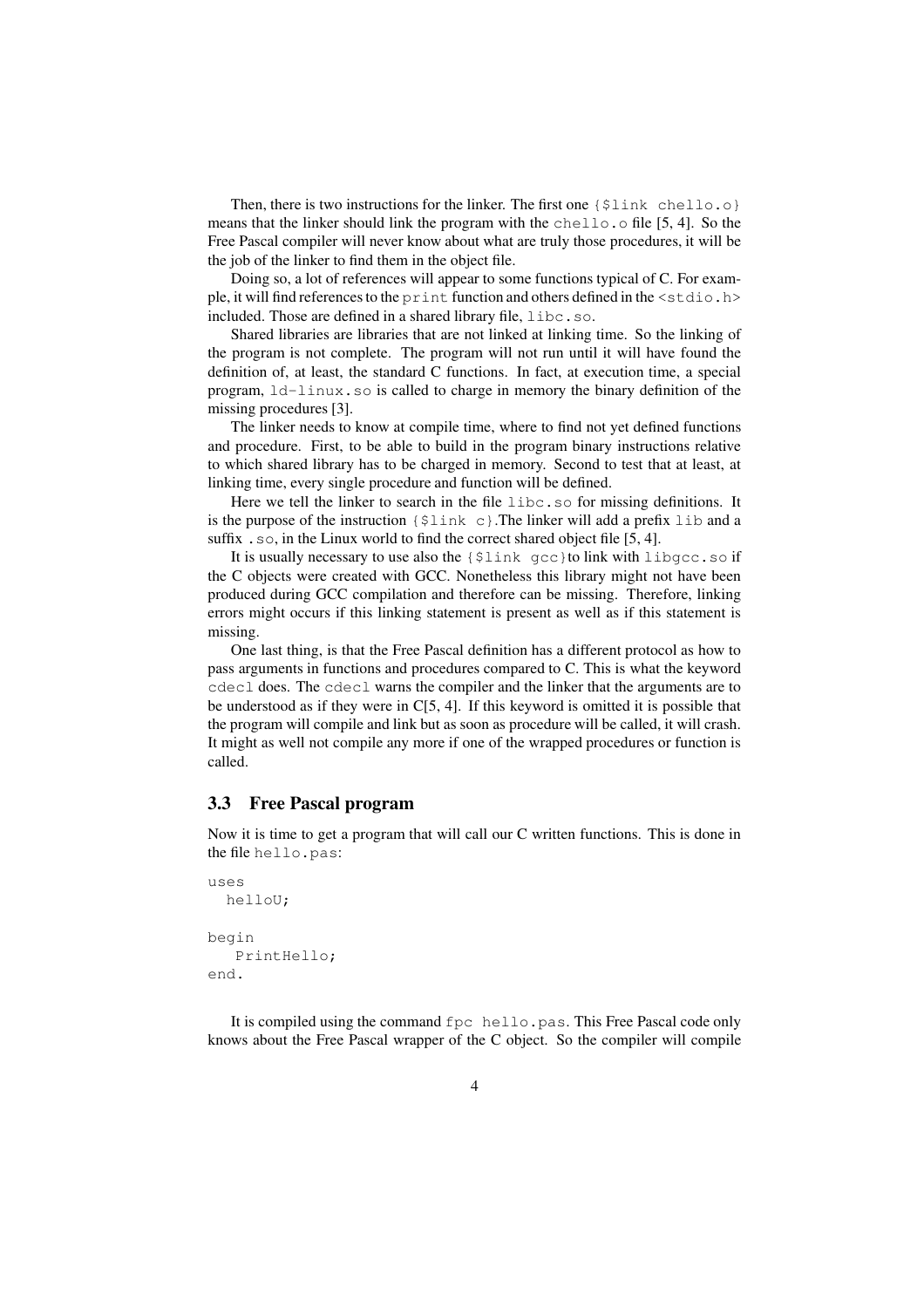first the helloU unit, then the main program. This part will produce .ppu and .o files. The first ones are Free Pascal binaries and the second ones, a translation in the a.out Linux binary format.

The linker is called that will link statically the  $\cdot \circ$  it knows the existence of. It will then generate an executable binary with all informations about the shared libraries to be dynamically loaded in memory at execution time.

### **4 Hello in C++**

This section is a tutorial showing how, in a simple case, it is possible to use C++ written objects in a Free Pascal project.

#### **4.1 Hello object, again...**

In this hello project in C++, a class hello is defined. This class contains a private structure and several public methods to access it or to perform some actions. Here is the header, in the file hello.hpp:

```
#ifndef HELLO_HPP
#define HELLO_HPP
#include<iostream>
#include<string>
using namespace std;
class hello{
public:
 hello(){
    string vide="";
    hello::SetName(vide);
  };
  hello(string &name){
    hello::SetName(name);
  };
  void HelloPrint();
 void SetName(string&);
 string GetName();
private:
  string name;
};
#endif
```
The private structure is a C++ string containing a name. There is a constructor to initialize this string to the null string and an overloaded constructor to initialize it to an arbitrary value.

The other public methods include setting or retrieving the value of the private structure. The last method just prints in the current console a friendly message.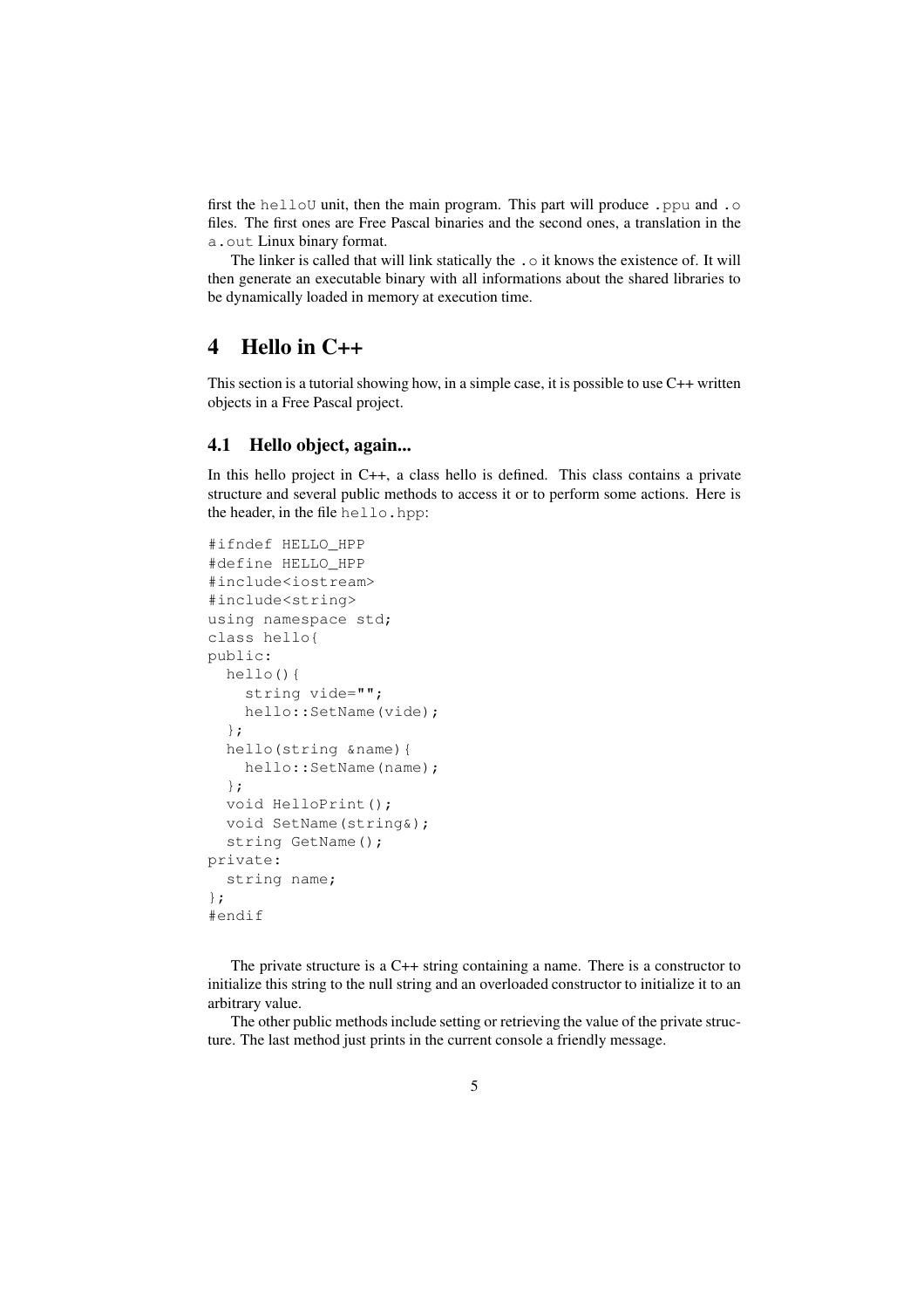The body of the methods defined in the header is in the following file,  $hello$ .cpp:

```
#include "hello.hpp"
void hello::HelloPrint(){
  cout << "Hello " << GetName() << endl;
  return;
};
void hello::SetName(string &str){
 hello::name=str;
 return;
};
string hello::GetName(){
  return(hello::name);
};
```
This set of file, the header and the body of the methods, is written in pure C++. It is compiled using the command  $q++-c$  hello.cc. The compilation provide an object file hello.o in which there is many references to C and C++ libraries, in particular standard template libraries -for the C++ string.

As stated before, Free Pascal cannot handle C++ objects [5, 4]. They have a very particular structure since they are linked to C++ shared libraries and here, have class structure. It is therefore necessary to build a C interface between this C++ code and Free Pascal.

#### **4.2 C wrapping**

As the C language does not know about C++ object oriented structure it is not possible to keep it. This means that the main job of the C wrapper will be to flatten the C++ class structure to a set of C functions [8].

Another important point is that C does not know about C++ standard template libraries and evolved structures like C++ strings, vectors, maps, etc. So another function of the wrapper will be to cast those C++ classes in standard C types [1].

To do this, it is useful to create a special header, as shown in the file chello.h:

```
#ifndef FHELLO_H
#define FHELLO_H
#ifdef __cplusplus
#include "hello.hpp"
#define EXPORTCALL __attribute__((stdcall))
typedef hello *helloHandle;
#else
typedef struct hello *helloHandle;
#define EXPORTCALL
#endif
```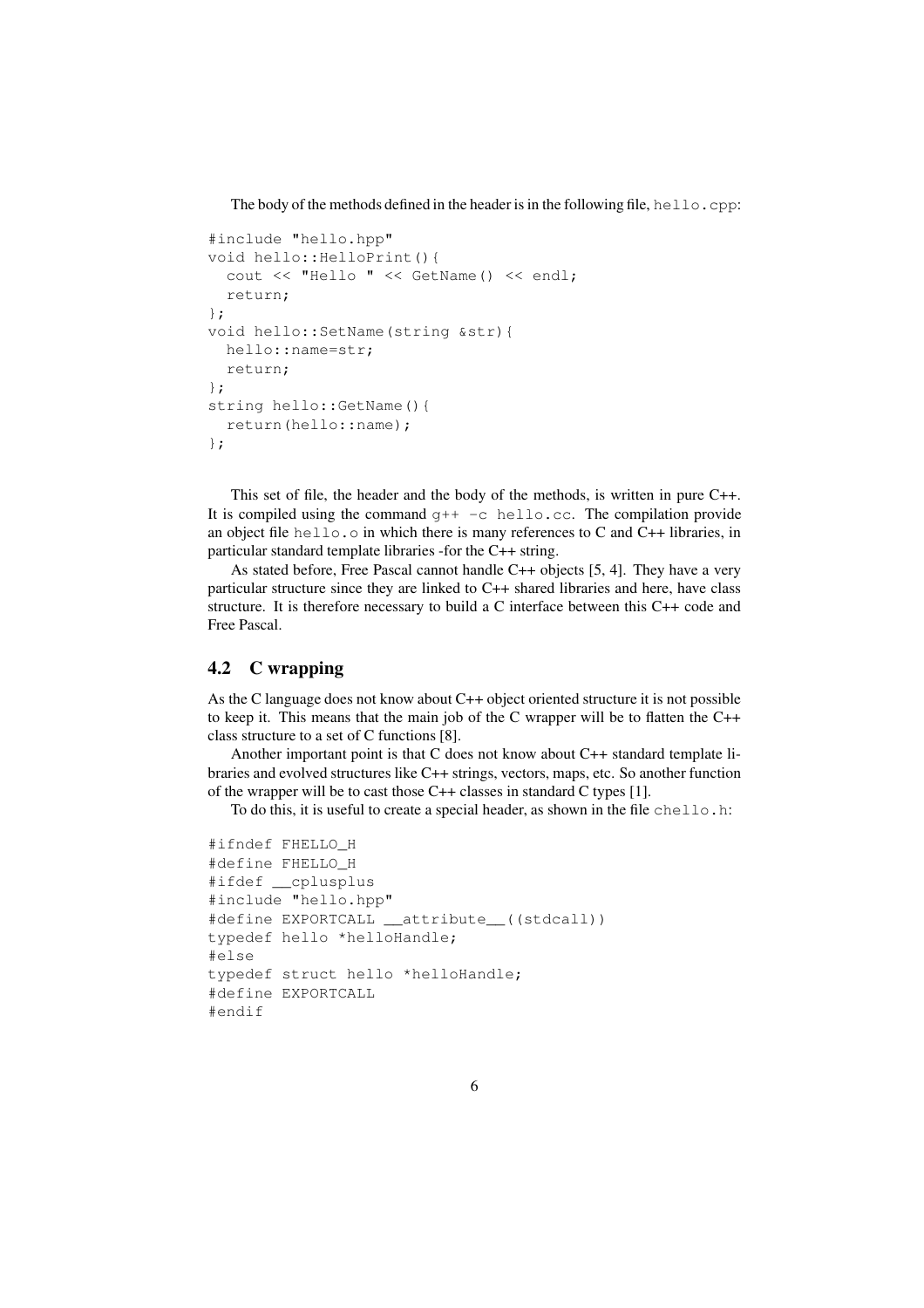```
#ifdef __cplusplus
extern "C"
{
#endif
  extern helloHandle EXPORTCALL NewHello();
  extern helloHandle EXPORTCALL NewHelloC(char*);
  extern void EXPORTCALL DeleteHello(helloHandle);
  extern void EXPORTCALL HelloPrint(helloHandle);
  extern void EXPORTCALL SetName(helloHandle, char*);
  extern const char* EXPORTCALL GetName (helloHandle):
  //
  extern helloHandle EXPORTCALL cNewHello():
  extern helloHandle EXPORTCALL cNewHelloC(char*);
  extern void EXPORTCALL cDeleteHello(helloHandle);
  extern void EXPORTCALL cHelloPrint(helloHandle);
  extern void EXPORTCALL cSetName(helloHandle, char*);
  extern const char* EXPORTCALL cGetName(helloHandle);
#ifdef __cplusplus
}
#endif
#endif/*FHELLO_H*/
```
This header can be interpreted both by a C and a  $C++$  compiler. And two body files will be implemented, one in C++ code and the other one in standard C code.

There is several instruction to help to deal with this. The first one is to use the macro definition #ifdef \_\_cplusplus and the corresponding #endif. It is true if the compiler analyzing the code is a C++ compiler and false otherwise [7, 6]. This macro definition is widely spread among compilers but it is not part of any standard. Therefore, it might be necessary to define it manually through an option of the compiler.

This macro definition first protects the C++ header that needs to be included to define the hello object. If it is not protected, a C compiler will refuse the code since it would try to analyze the  $C++$  code of the hello.hpp header.

The second statement that is protected so that only a C++ compiler can see it, is the definition of the EXPORTCALL to attribute ((stdcall)). This value is interpreted by GCC and ensures the argument passing of the function to be compatible with C definition. This is why it is not set for the C compiler [6, 8].

The third protected statement only to be processed by the C++ compiler just defines a new type helloHandle as a pointer the hello class.

For the C compiler, helloHandle will still be a pointer to a structure hello that is not yet defined. This definition is of course protected only to be seen only by the C compiler so that it does not interfere with the C++ instructions [8].

Another important difference of behavior whether the header has to be processed by the C or the C++ compiler comes form the instruction extern ''C''{}. This is a C++ instruction and as such needs to be hidden for the C compiler. This instruction specifies a linking convention: how to access memory, integrated type formats, etc.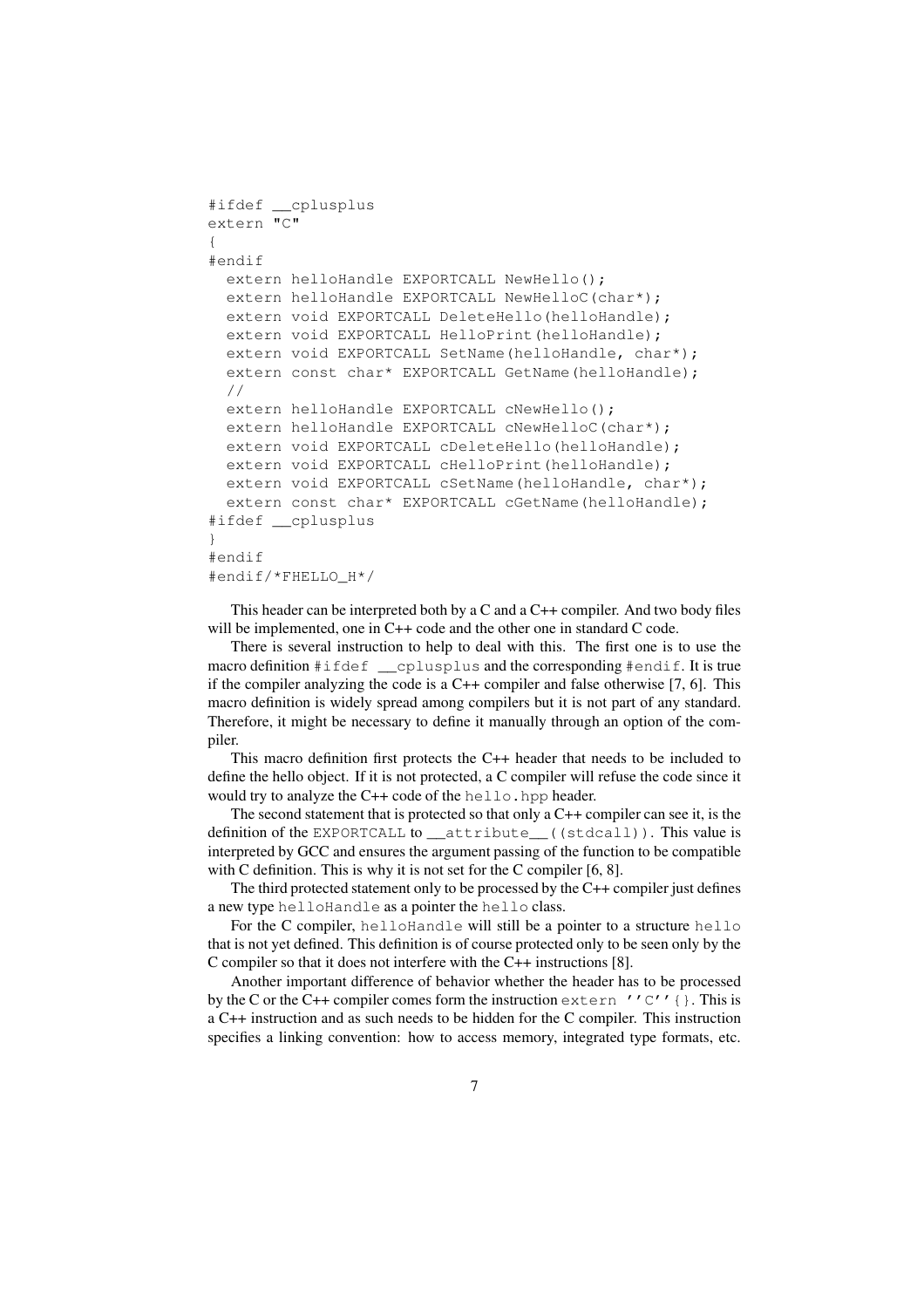This command does not target specifically the C language: it is also used to link Fortran to C++ for example [7].

In the following, it shall be noted that each method of the hello class is replaced by a function. To allow the function to call a method of the class for a given instance of the class, at least a pointer to this instance shall be passed. Constructors are an exception since they only receive this pointer.

The last unusual point of this header is the double definition of all the methods. It is so to cast  $C++$  types in C standard types. In our example, the methods of the hello class uses C++ strings that cannot be understood by C. As the functions definitions has to be understood by both C and C++ compiler, we had to pass only C types as argument of the functions -a char\*.

Functions written with a  $\sigma$  prefix will be fully written in C. Therefore, they can only make calls to C functions. Functions that has not the prefix will have a body in a separate file, written in C++.

The C body of the functions is the file fhello.c:

```
#include "fhello.h"
helloHandle cNewHello(){
 return(NewHello());
};
helloHandle cNewHelloC(char* nme){
  return(NewHelloC(nme));
};
void cDeleteHello(helloHandle h){
 return(DeleteHello(h));
};
void cHelloPrint(helloHandle h){
  return(HelloPrint(h));
};
void cSetName(helloHandle h, char* nme){
  return(SetName(h,nme));
};
const char* cGetName(helloHandle h){
 return(GetName(h));
};
```
It can be compiled with the command gcc -c fhello.c -o fhello\_c.o. The C++ body of the functions is in the file fhello.cc:

```
#include "fhello.h"
extern "C"{
helloHandle EXPORTCALL NewHello(){
  return new hello;
};
helloHandle EXPORTCALL NewHelloC(char *nme){
```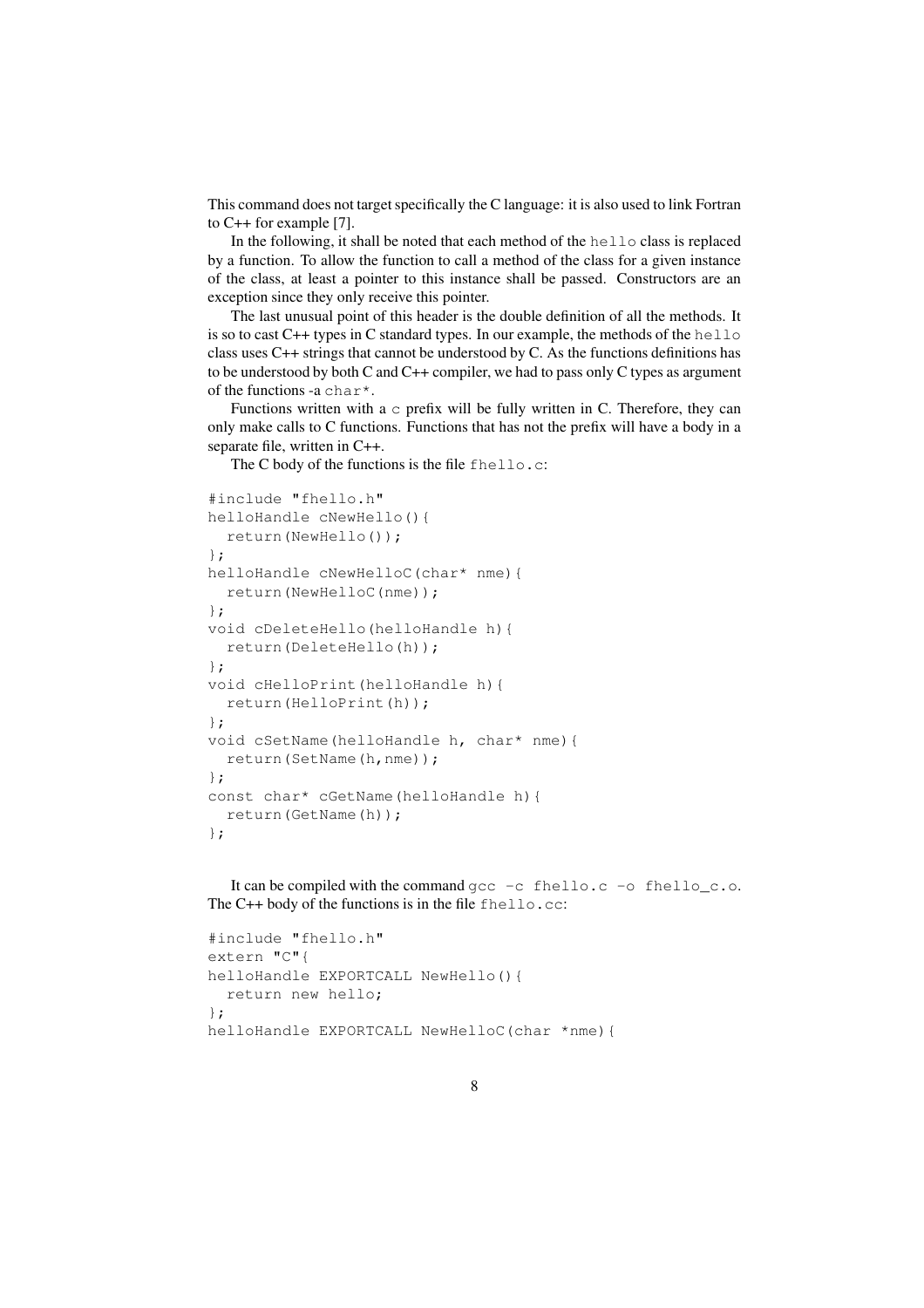```
string str(nme);
 return new hello(str);
};
void EXPORTCALL DeleteHello(helloHandle handle){
 delete handle;
};
void EXPORTCALL HelloPrint(helloHandle handle){
 handle->HelloPrint();
};
void EXPORTCALL SetName(helloHandle handle, char *nme){
  string str(nme);
  handle->SetName(str);
};
```
Here again the extern  $\mathbb{C}^{\mathsf{T}}\{\}$  statement specifies the linking convention [7]. The body of the functions is obviously C++ so to cast C++ types and classes into standard C types. In this example, there is commands like  $string \text{str}(nme)$  while nme is a char\*.

This code can be compiled using the command g++ -c fhello.cc -o fhello\_cc.o.

Following this procedure, it shall be noted that on contrary of what is sometime said  $[1]$ , it is not necessary to compile the C wrapper with the C++ compiler. The final program can be linked using the two separate objects created.

#### **4.3 linking**

The task of integrating those methods in Free Pascal is not over yet. Compilation of C++ objects is another compiler dependent task. In this tutorial, gcc is used as compiler. During compilation of this set of compiler, a shared version of the libgcc might not be compiled [6]. Therefore, it might not be possible to find such version to link the Free Pascal code with the C++ object. In brief, this task might be possible but can be more difficult than the one of linking with pure C written objects.

Another solution is to link the C++ and the C objects in advance into a shared library. This can be done with the command

gcc -shared -o libhello.so hello.o fhello\_cc.o. Here, it is the gcc compiler tools that will find and set the correct dependencies of the libraries.

The shared library can be used as before in the Free Pascal Code.

#### **4.4 Free Pascal wrapping**

The Free Pascal wrapper is a Free Pascal unit defining the functions and procedures to be called in a Free Pascal project.

unit helloFLAT;

interface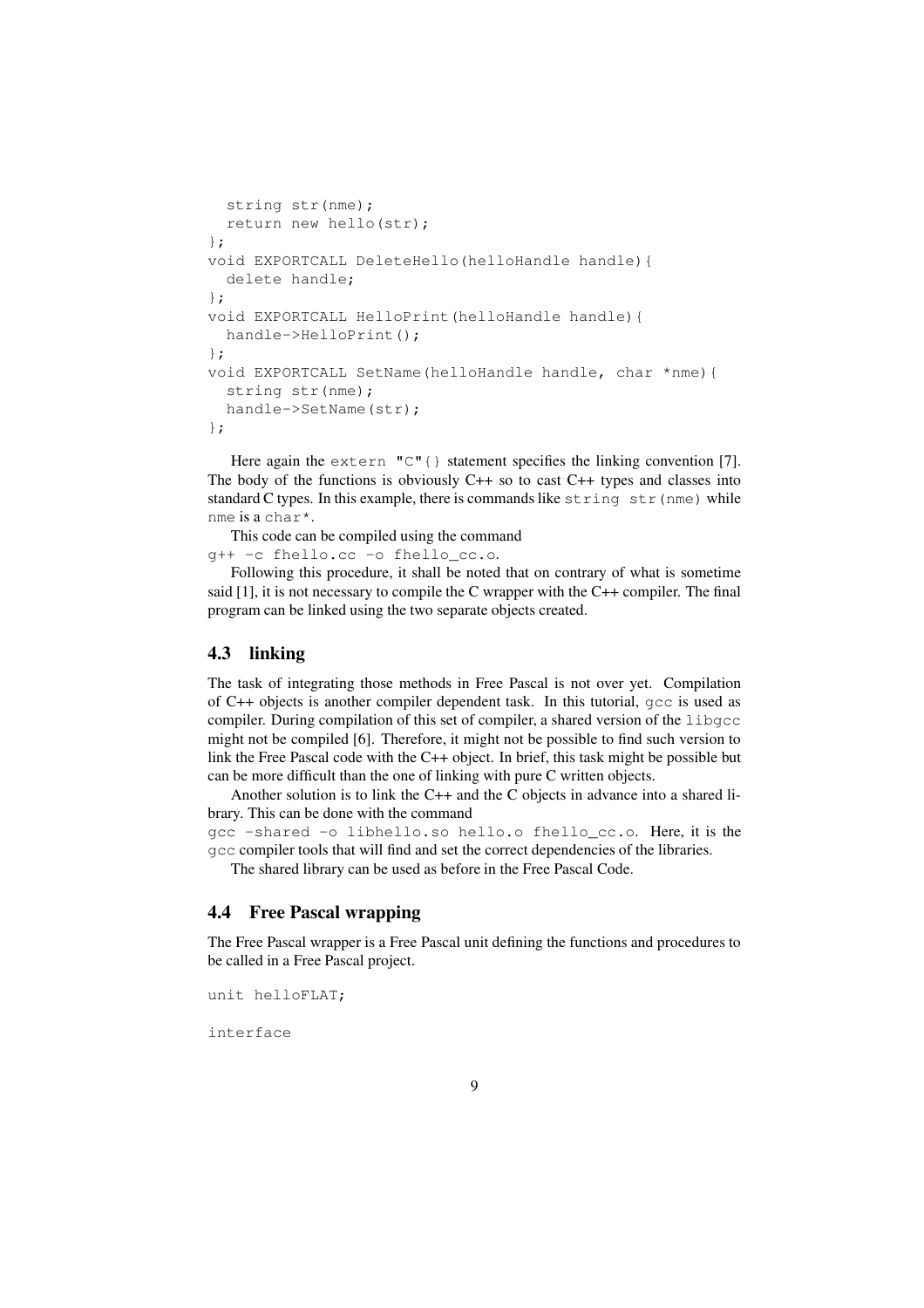```
uses
sysutils;
type
  helloHandle = type pointer;
function cNewHello:helloHandle; cdecl;
function cNewHelloC(nme :PChar):helloHandle; cdecl;
procedure cDeleteHello(handle : helloHandle); cdecl;
procedure cHelloPrint(handle : helloHandle); cdecl;
procedure cSetName(handle : helloHandle;nme : PChar); cdecl;
function cGetName(handle : helloHandle):PChar ; cdecl;
implementation
{$link fhello_c.o}
{$linklib hello.so}
{$linklib c}
{$linklib stdc++}
function cNewHello:helloHandle; cdecl; external;
function cNewHelloC(nme :PChar):helloHandle; cdecl; external;
procedure cDeleteHello(handle : helloHandle); cdecl; external;
procedure cHelloPrint(handle : helloHandle); cdecl; external;
procedure cSetName(handle : helloHandle;nme : PChar); cdecl; external;
function cGetName(handle : helloHandle):PChar ; cdecl; external;
```
end.

It shall be noted that the functions and procedures have to be declared with the cdecl key word. It ensures compatibility between C and Free Pascal declarations of functions and procedures arguments [5, 4]. Only the C functions are defined.

Those declarations need also a new type to be defined: helloHandle. Free Pascal does not really need to know about the true nature of this type: it will be linked to the C pointer [8]. As stated by D. Mantione, with this definition, helloHandle is not compatible to a pointer, but still is a pointer, which is exactly what we want.

Implementation of the functions and procedures are referred as external. This means that the Free Pascal compiler knows it has to wait to find them: they will be defined only at linking time or later [5, 4].

The  $\text{cdec1}$  instruction guarantees the argument passing protocol to be compatible with C style. It should also be noted that to correctly map the C style char\* type, the Free Pascal PChar type was used. Failing to map correctly the C type can be not detected at compilation or linking time, leading the generated binary to crash.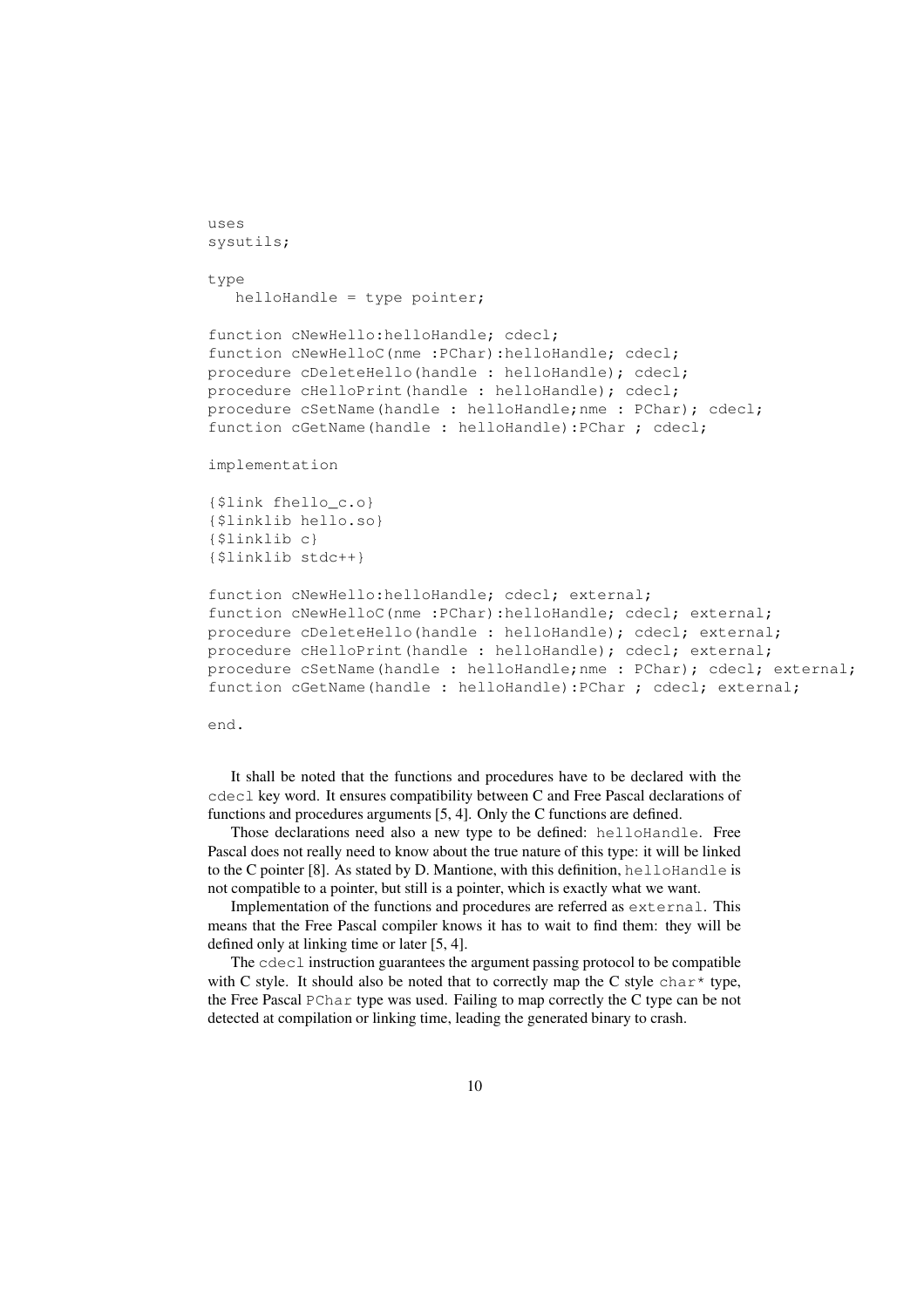At last, as explained before, two sets of pre-processor instructions are defined. The first {\$link fhello\_c.o},link the C definition and the Free Pascal definition of the procedures and functions with a  $\circ$  prefix [5, 4].

The second set of pre-processor instructions, {\$linklib hello.so}, {\$linklib c},{\$linklib stdc++},pass instructions to the linker so that is can link the C functions with the C++ implementations of functions and class [4, 5]. It also performs the link to the standard  $\exists$  ibc and  $\exists$  ibc++ libraries.

### **5 Free Pascal program**

An application resulting of this work can be found in the file hellop.pas:

```
uses
  helloFLAT;
var
   h : helloHandle;
begin
   h:=cNewHelloC('Gilles');
   cHelloPrint(h);
   cDeleteHello(h);
end.
```
It uses the helloFLAT unit. Thus it uses the newly defined type helloHandle. It will use it to construct an instance of the hello class for which the private string structure is immediately set. It will use it to print a message and clean the memory before leaving.

#### **5.1 Conclusion**

This small tutorial will help new comers to Free Pascal to build applications that are able to take advantage of the huge libraries available in C and C++. This shall help saving time as first not having to write again what was already written in a quite optimal manner. Besides, reusing code prevent the need of testing it. In fact, the Borland's Kylix project (that is by now, cold dead) was build on the TrollTech's QT libraries [2]. Those libraries were originally written in C for use in C++ code.

There exists some Free Pascal utilities developed for helping designing correct wrappers. This is precisely the goal of the utility h2pas [5, 4]. It is nonetheless essential to get knowledge of the details of the protocol to be able to use it correctly.

This tutorial is not complete. For example, there shall be a way to use the C++ class structure into Free Pascal without flattening it. It has been reported previously for Delphi7 and Windows [8].

Some work also has to be done to check how exceptions can be handled through those mixed code.